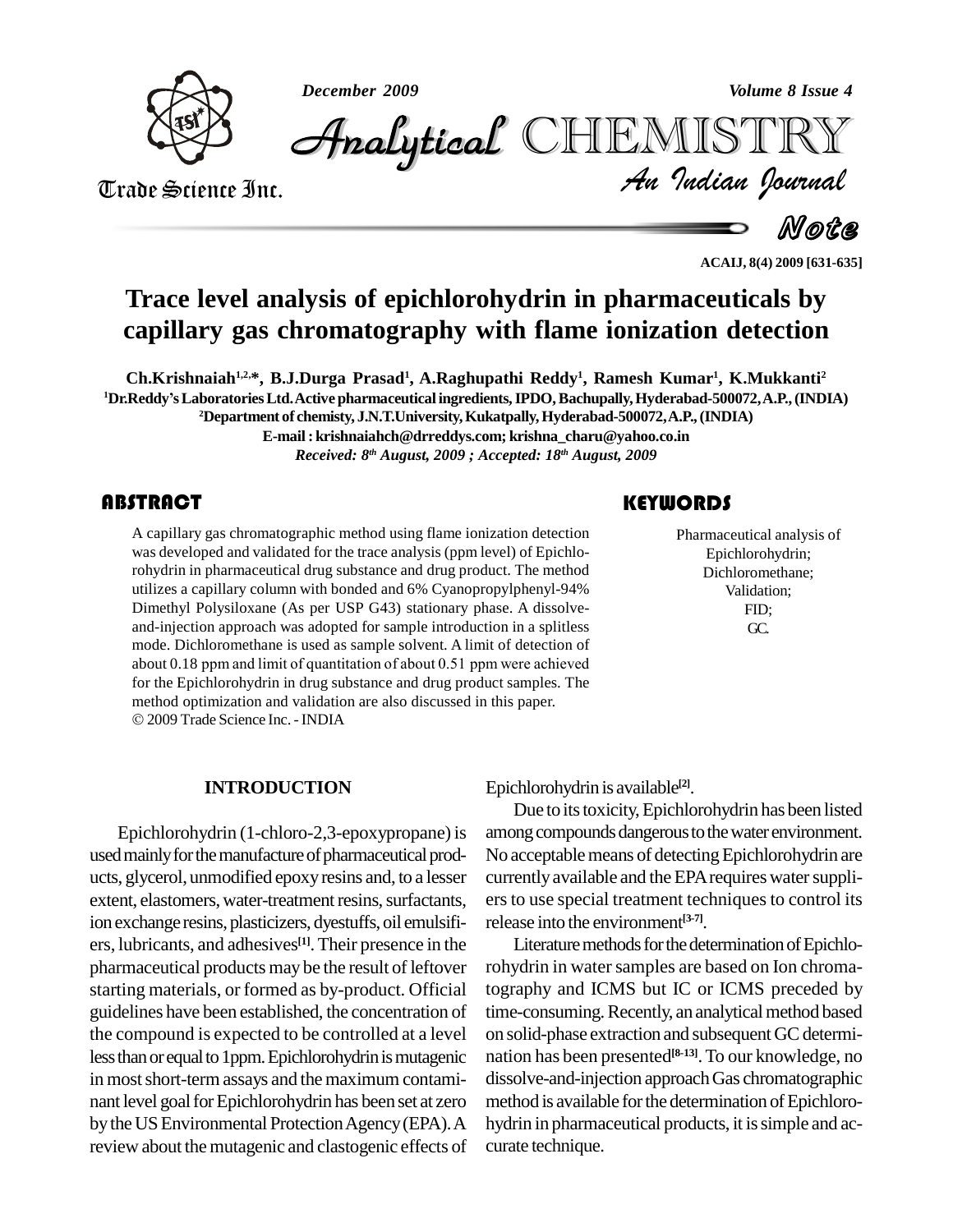# N o t e

The pure Epichlorohydrin is liquid at ambient temperature with a boiling point around 117.9  $\degree$ C. Therefore, it is feasible to analyze and quantify this compound by gas chromatography. The analysis of the Epichlorohydrin using HPLC is not straightforward because of the specific physical and chemical properties of this compound.

The aim of this work was to develop a reliable technique forEpichlorohydrin determination based on Gas chromatography. The method has been optimized



**Figure 1**

### **Preparation solutions**

An Agilent 6890 GC (Agilent, Palo Alto, CA, USA) equipped with an auto sampler was used in the experi ment, a straight glass injection liner with glass wool was obtained from Restek, (Restek, Bellefont, PA, USA). sample solvent (stock-2), and further diluted to 15µL Data acquisition and processing were conducted using the waters Empower software.

**EXPERIMENTAL**

#### **Chemicals**

grade equivalent Dichloromethane was obtained from into a 2mL C<br>Merck. This study also involves to proprietary Dr. vent.<br>Reddy's Laboratories Pharmaceutical Research & De- **Chromatog** *Involves to*<br>*Involves to*<br>*IISTRY*<br>*Indian hournal* Chemical (Milwaukee, WI, USA). Chromatography<br>
orade equivalent Dichloromethane was obtained from into a 2mL GC vial and adding 1.0 mL of sample sol-Merck. This study also involves to proprietary Dr. velopment compounds.

Epichlorohydrin was purchased from Aldrich<br>entical (Milwaukee WI USA) Chromatography accurately weighing about 300 mg of the drug substance The stock solutions of Epichlorohydrin were pre pared by dissolving 100mg of Epichlorohydrin in 10mL<br>solvent (stock-1). The diluted stock-1 solution was pre-<br>pared by pipetting 102µL of the stock-1 solution into a solvent (stock-1). The diluted stock-1 solution was pre-10mL volumetric flask and diluting to volume with pared by pipetting  $102\mu$ L of the stock-1 solution into a of the stock-2 solution into a 10mL volumetric flask and diluting to volume with sample solvent (LOQ solution).2.83mL of LOQ solution into a 10mL of diluent (LOD solution).The sample solution was prepared by solution).2.83mL of LOQ solution into a 10mL of diluent<br>(LOD solution). The sample solution was prepared by<br>accurately weighing about 300 mg of the drug substance (LOD solution). The sample solution was prepared by<br>accurately weighing about 300 mg of the drug substance<br>into a 2mL GC vial and adding 1.0 mL of sample solvent.

#### **Chromatographic conditions and equipment**

The GC separation was conducted on an Alltech

CHEMISTRY

through the parametersinvolved in the dissolve-andinjection. The method developed, coupled with a preconcentration procedure, allowed one to obtain, after procedure optimization, a detection limit of 0.18ppm and quantification limit is 0.51ppm (Figure 1) Epichlorohydrin.

Thisshort communication describes a simple and sensitive method for the determination of Epichlorohydrin in pharmaceuticals using capillary GC with flame ionization detection (FID).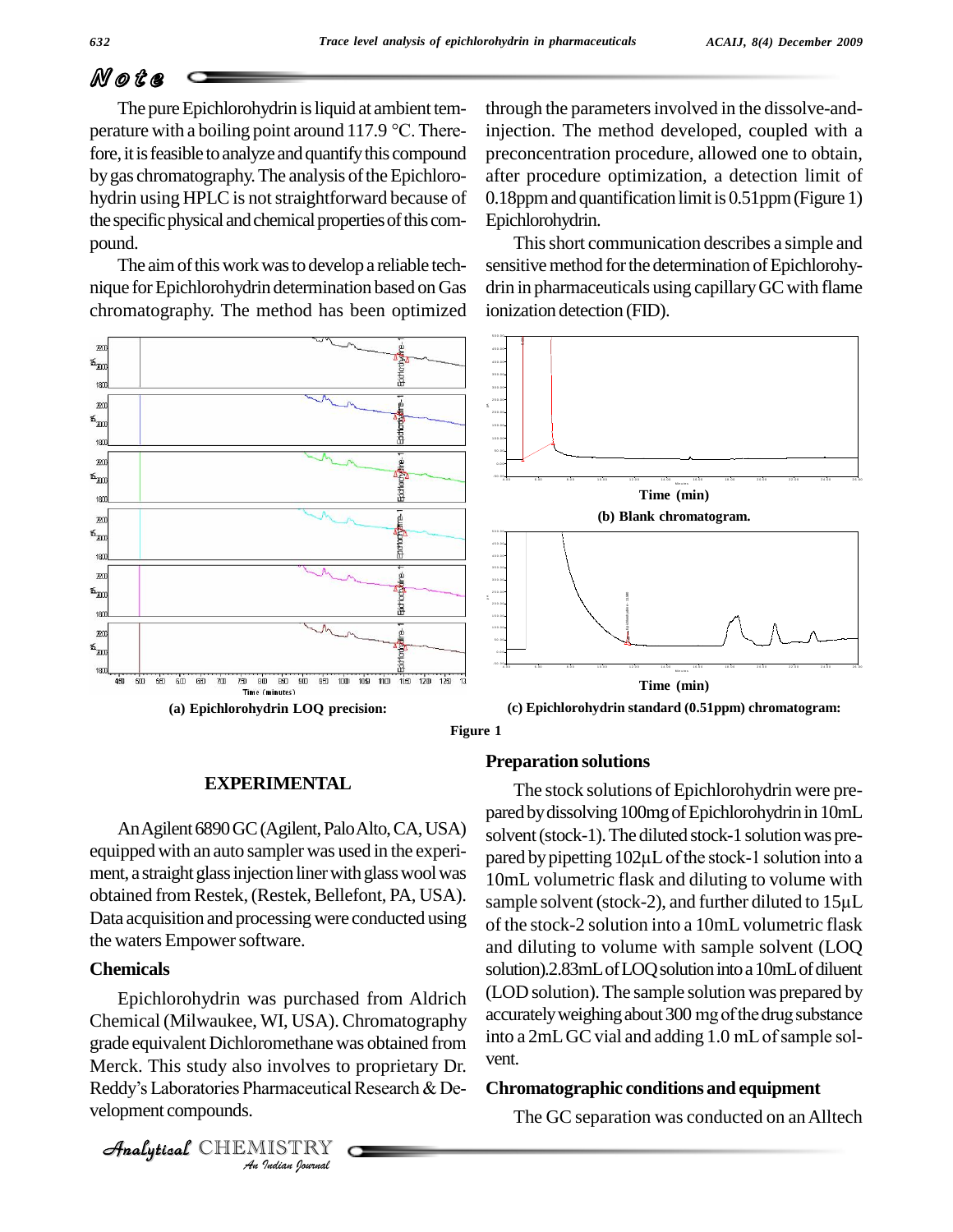DB-624 (G 43) column with <sup>a</sup> dimension of <sup>30</sup> meter,  $0.32$  mm and a film thickness of 1.8  $\mu$ m. Helium was used as carrier gas at a constant pressure of 6 psi. The served GC oven temperature program utilized an initial tem-<br>perature of 40 °C and an initial holding time of 2 min, of Epi GC oven temperature program utilized an initial temperature of 40 °C and an initial holding time of 2 min, or and then increased at  $10^{\circ}$ C per minute to 240 °C. The climal temperature was held for 4 minutes. A flame ionization detection (FID) system was used. The detector final temperature was held for 4 minutes. A flame ion-<br>ization detection (FID) system was used. The detector for<br>temperature was set at 280  $^{\circ}$ C. The samples were injected with the Agilent 6890 series auto sampler. The temperature was set at 280 °C. The samples were in-<br>jected with the Agilent 6890 series auto sampler. The ity to contant temperature was kept at 130 °C. The samples were ity wi jected with the Agilent 6890 series auto sampler. The ity t<br>inlet temperature was kept at 130 °C. The samples were ity v<br>injected in a splitless mode with a 1  $\mu$ L injection volume unless otherwise specified.

#### **RESULTSAND DISCUSSION**

#### **Method development and optimization**

The main challenge was to achieve the desired detection and quantitation limit using the most commonly available instrument, i.e. a gas chromatograph with a FID system. To obtain the desired sensitivity, one approach is to maceuticals a<br>increase sample amount injected into the GC system. The solubility in p<br>adoption of a megabore capillary GC column (0.53 mm **Method val** increase sample amount injected into the GC system. The I.D.) with a high capacity bonded stationary phase seems to be the obvious choice. Suitable initial column temperature in combination with a moderate inlet temperature <sub>ouidel</sub> to be the obvious choice. Suitable initial column temperature<br>ture in combination with a moderate inlet temperature guid<br>(130 °C) may allow a relatively large injection volume without significant deterioration in column efficiency.

The effect of injection volume on the quantitation of the Epichlorohydrin was investigated by injecting be-The effect of injection volume on the quantitation of<br>the Epichlorohydrin was investigated by injecting be-<br>tween 0.5  $\mu$ L and 3  $\mu$ L of the standard solution containing 1ppm each of Epichlorohydrin. The results show that the peak widths of Epichlorohydrin are indepen dent of injection volume within the tested range. Further studies were not done to determine the maximum injection volume that the chromatographic system could handle because interfering peaks from the sample solvent started being detected when the injection volume handle because interfering peaks from the sample sol-<br>vent started being detected when the injection volume to be 0.<br>was greater than 2  $\mu$ L in our experiments. An injection sion an vent started being detected when the injection volume to was greater than 2  $\mu$ L in our experiments. An injection sic volume of 1  $\mu$ L was chosen for this method as it will not overload the column.

The effect of inlet temperature on baseline drift and thermal stability of Epichlorohydrin drug substance was thoroughly investigated. The inlet temperature was varied from 100 to 200 °C. An aliquot of 1 µL of the sample

perature of 40 °C and an initial holding time of 2 min, of Epichlorohydrin. An inlet temperature of 130 °C was and then increased at 10°C per minute to 240 °C. The chosen, which allowed smooth baseline. was injected in the splitless mode. The results shows that if the inlet temperature more than <sup>160</sup>°C, it is ob served that drift in the baseline and slight degradation<br>of Epichlorohydrin, which will effect the quantification<br>of Epichlorohydrin. An inlet temperature of 130 °C was of Epichlorohydrin, which will effect the quantification chosen, which allowed smooth baseline.

> This method utilizes a dissolve-and-inject approach for the analysis. Several factors were considered in selection of a sample solvent, including the purity, its ability to dissolve the analyte, and its chemical compatibility with the compounds of interest. To detect the Epichlorohydrin at 0.18ppm level, the purity of sample solvent is critical. It has been observed in our laboratory that the Chromatography grade solvents are generally suitable. The tested sample concentration of drug<br>substances was in the range of 100–300 mgmL<sup>-1</sup>. The erally suitable. The tested sample concentration of drug  $-1$ . The Epichlorohydrin showed reasonable stability in the organic solutions, so dichloromethane was used as sample diluent and more over all drug substances soluble in dichloromethane. This is important because many pharmaceuticals are in without salt forms, which shows high solubility in pure organic solvents.

#### **Method validation**

The validation work was conducted according to the ICH (International Conference on Harmonization) guidelines<sup>[14,15]</sup> the validated method parameters include specificity, accuracy, precision, and solution stability.

#### **Sensitivity**

The detection limit (LOD) of the method for the Epichlorohydrin was estimated from a chromatogram of a solution containingabout 0.18ppm.Fromthe chro matogram, a signal-to-noise ratio of 2.0was obtained. In the pharmaceutical industry, the quantitation limit (LOQ) was defined asthe lowest amount of analyte in a sample that can be quantitatively determined with suitable precision and accuracy.TheLOQwas determined to be 0.51ppm for Epichlorohydrin based on the precision and accuracy data discussed below.

dard. Multiple injections (*n*=6) were made for the stan-*Ior the stan-*<br>*Ior the peak*<br>*IISTRY*<br>*Indian Iournal*  $\alpha$  and solutions containing 0.51 ppm of Epichlorohydrin. The experimental results also show that this method has excellent precision without using an internal stan-For six injections of the solution, the RSD of the peak area ofEpichlorohydrin was 4.9%.

CHEMISTRY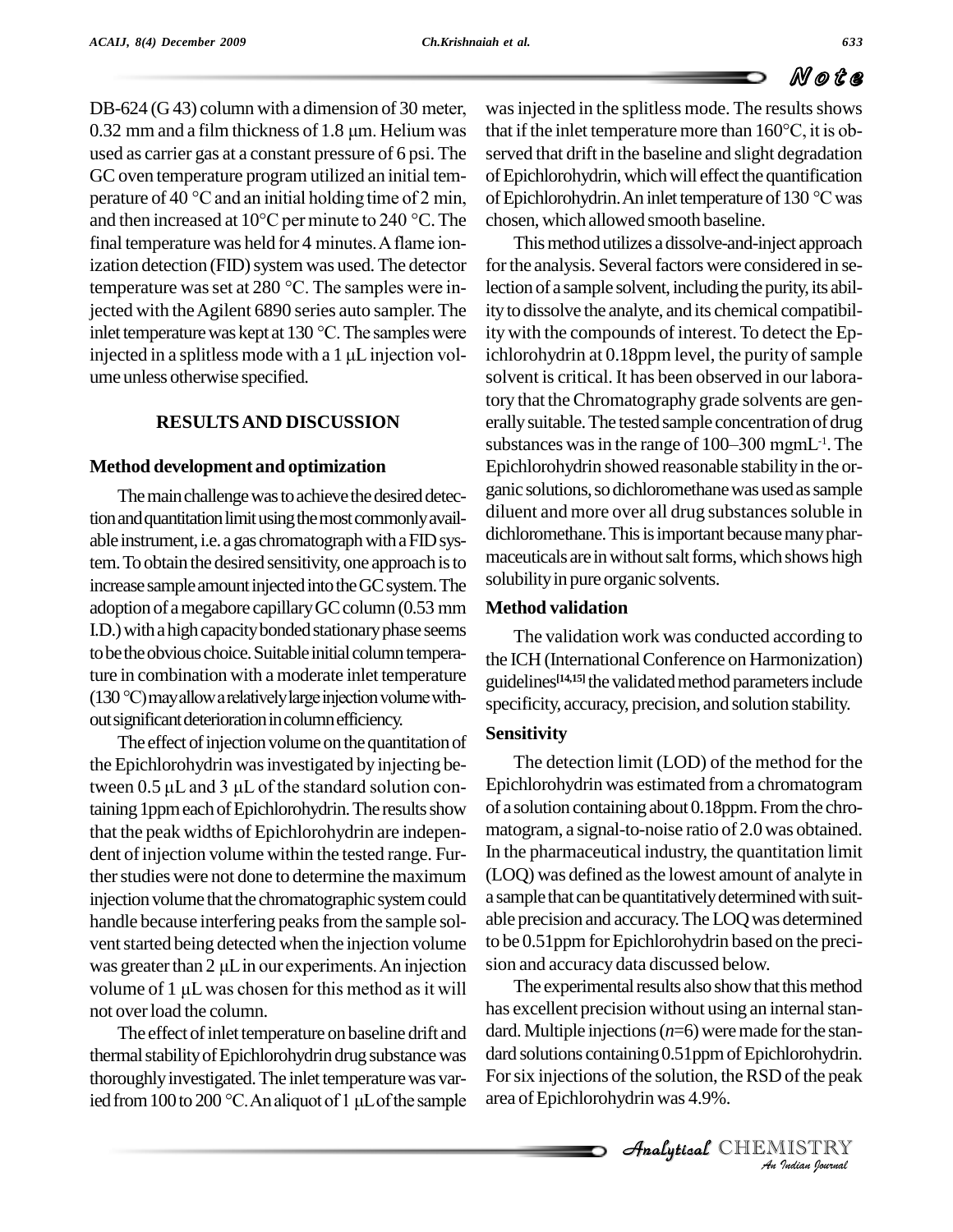## N o t e **Accuracy**

Accuracy of the method was determined by analyzing drug substance samples spiked with limit of quantification amount of the Epichlorohydrin. The recovery was 106% for Epichlorohydrin. Because this covery was 106% for Epichlorohydrin. Because this collection<br>every sample injection, about 300 mg of the drug FID de method uses the dissolve-and-inject approach, for substance is introduced in the injection port. The accumulation of drug substance may have negative effect on the recovery. Therefore the injection liner sinv cumulation of drug substance may have negative ef-<br>fect on the recovery. Therefore the injection liner<br>should be replaced after every sequence of 20–25 can qua injections.

#### **Linearity**

Linearity of the method was determined by pre paring and analyzing a series of six (*n*=6) stan dard solutions to cover the concentration range of paring and analyzing a series of six  $(n=6)$  stan-<br>dard solutions to cover the concentration range of<br>0.51ppm – 6.0ppm. Regression analysis of the peak area versus concentration data yields an *R 2*  $> 0.996$ .

#### **Accuracy/Recovery**

Accuracy of the method was determined by analyzing drug substance samples ( $n=4$ ) spiked with 2ppm, 3ppm, 4ppm and 6ppm of theEpichlorohydrin. The recovery was 101%, 98.4%, 105.1%, and 95.3% re spectively for Epichlorohydrin.

#### **Ruggedness**

Ruggedness of the method was performed by doing precision study for the standard solution with different column, different system and different analyst and the percentage RSD for the Epichlorohydrin peak area is about 4.0.

#### **Robustness**

Robustness of the method was checked by varying **Robustness** G<br>Robustness of the method was checked by varying [7] L.<br>the column oven temperature from  $40^{\circ}$ C to  $35^{\circ}$ C and Sc Robustness of the method was checked by varying [7] L.<br>the column oven temperature from 40°C to 35°C and Sc<br>45°C and the column flow from 6 psi to 6.5 psi and [8] H. 5.5psi, different day and analyst. Precision studywas done in the above modified conditions for the standard solution and the percentage RSD for the Epichlorohydrin peak area is about 6.0.

## Analytical**Solution stability**

 *Indian Journal* Solution study was performed for 24 hours and  $\frac{1}{111}$  C found the solution to be stable.

#### **CONCLUSION**

A simple and sensitive GC method has been developed and validated for the trace level analysis of Epichlorohydrin in pharmaceuticals. Compared with the previously reported methodologies, this method utilizes a FID detector, which is readily available in most of the quality control testing laboratories in the pharmaceutical industry and relatively simple to use. This method is sensitive enough to detect 0.18ppm of Epichlorohydrin and can quantify up to 0.51ppm in pharmaceutical products.

#### **ACKNOWLEDGEMENTS**

The Authors wish to thank the management of Dr. Reddy's group for supporting this work.

#### **REFERENCES**

- **[1]** World Health Organization, Chemical review: epichlorohydrin, in: Dangerous Properties of Industrial Materials Report, **12(2)**, 150-170 **(1992)**.
- **[2]** A.K.Giri; Mutat.Res.Rev.Mutat., **386**, 25 **(1997)**.
- **[3]** United States Environmental Protection Agency, Office of Water, Fact Sheet, Internet URL address: [www.epa.gov/OGWDW/dwh/c-voc/epichlor.html,](http://www.epa.gov/OGWDW/dwh/c-voc/epichlor.html,) last revised 26 Jan **(1998)**.
- **[4]** Epichlorohydrin, Geneva, World Health Organization, (Environmental Health Criteria, No.33), **(1984)**.
- **[5]** World Health Organization, Chemical review: epichlorohydrin, in: Dangerous Properties of Industrial Materials Report, **12(2)**, 150-170 **(1992)**.
- **[6]** World Health Organization (WHO), <http://> [www.who.int/docstore/water\\_sanitation\\_health/](http://www.who.int/docstore/water_sanitation_health/) GDWQ/ draftchemicals/epich lorohydrin2003.pdf.
- **[7]** L.Michael, C.Larry, E.Pellizzari; Environ. Sci.Technol., **5**, 565 **(1988)**.
- **[8]** H.J.Neu,R.Sprenger; FreseniusJ.Anal.Chem., **359**, 285 **(1997)**.
- **[9]** Corrado Sarzanini, Maria Concetta Bruzzoniti, Edoardo Mentasti; J.Chromatogr.A, **884**, 251-259 **(2000)**.
- **[10]** MariaConcettaBruzzoniti, SamoAndrensek, Milko Novic, Daniela Perrachon, Corrado Sarzanini; J.Chromatogr.A, **1034**, 243-247 **(2004)**.
- **[11]** C.Sarzanini, M.C.Bruzzoniti, E.Mentasti; J.Chromatogr.A, **884**, 251 **(2000)**.

 $\mathcal{A}$ nalytical  $\mathbb{CHEMISTRY}$